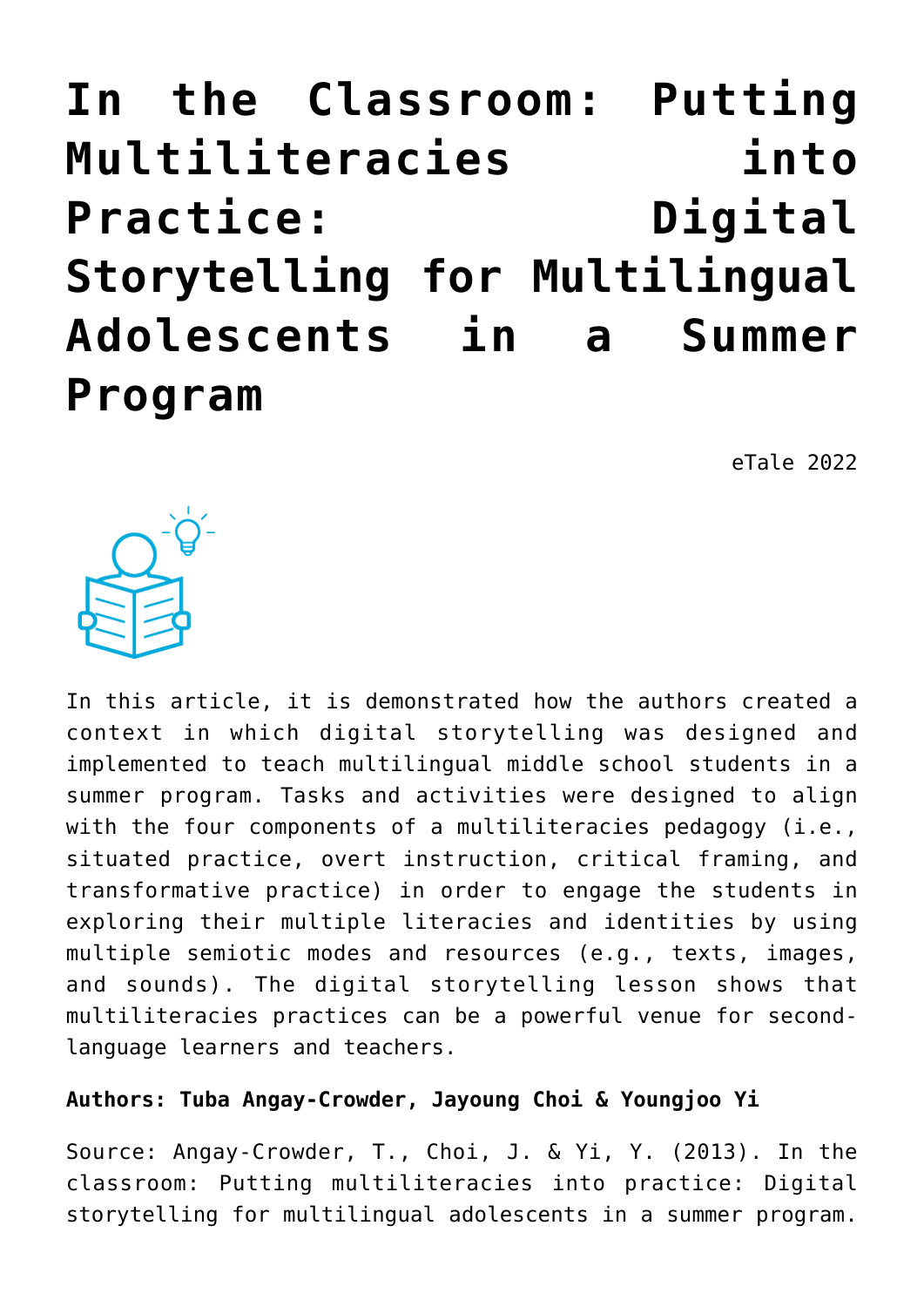*TESL Canada Journal, 30*(2), doi: 10.18806/tesl.v30i2.1140

- In this article it is demonstrated how the theoretical concept of multiliteracies can be applied to a pedagogic practice.
- It is described how 12 adolescent multilingual students were engaged in the multiliteracies practice of digital storytelling (i.e., multimedia composing that consists of texts, images, and sounds to tell stories) during a summer program.
- The Digital Storytelling Class was designed in order a) to examine how a theoretical framework (i.e., multiliteracies) could be translated into teaching multilingual adolescents; and b) to create a context in which students could explore their multiple literacies and identities using multiple semiotic modes and resources.

### **Multiliteracies**

- The term multiliteracies addresses the multiplicity of communication channels and media and the increasing saliency of cultural and linguistic diversity.
- The multiliteracies theory of pedagogy integrates four components: a) situated practice; b) overt instruction; c) critical framing; and d) transformed practice.
- Situated practice is an immersion in meaningful practices within a community of learners who are capable of playing multiple and different roles based on their background and experiences.
- Overt instruction includes active interventions on the part of the teacher and other experts that scaffold learning activities and allow the learners to gain explicit information.
- Through critical framing, which involves both cognitive and social dimensions of literacy pedagogy, students step back from what they have learned, critique their learning, and extend and apply their learning in new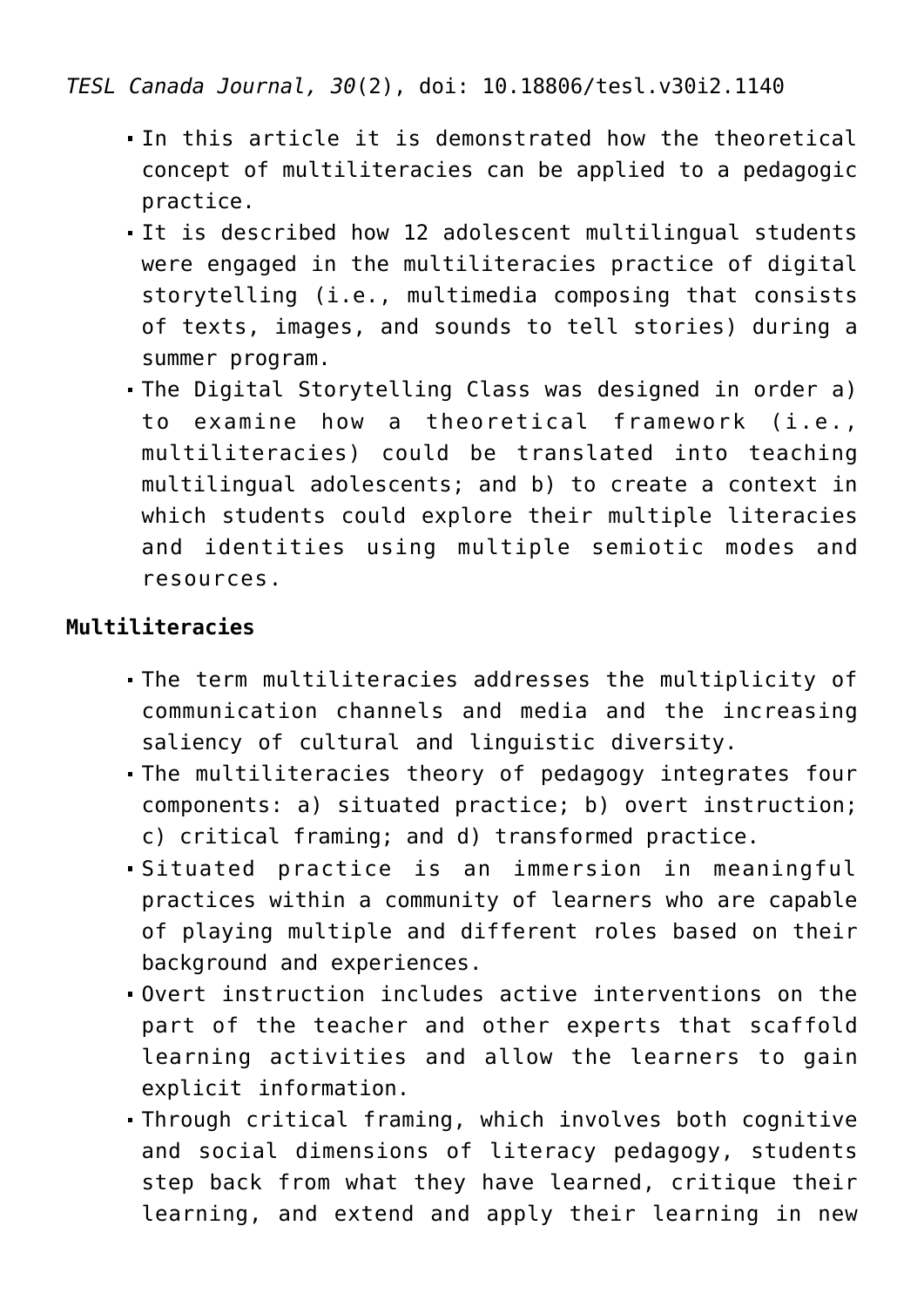contexts.

Transformed practice involves students' transfer, reformulation, and redesign of existing texts and meaning-making practice from one context to another.

# **Digital storytelling**

- Digital storytelling can provide students with rich opportunities a) to explore, express, and reflect on themselves; b) to enhance critical thinking; c) to foster academic achievement; and d) to build leadership skills.
- For multilingual adolescent students, digital storytelling can provide an opportunity to design multimodal narratives that represent and reflect on their sociocultural identities and their lives.



#### **The study**

The digital storytelling class took place in a traditional classroom and a computer lab for 90 minutes twice a week during a four-week summer program, and 12 students in Grades 7 and 8 were carefully selected to take part. All the students were children of immigrants and spoke a language other than English at home.

### **Designing and conducting the digital storytelling class**

- The class was designed and conducted for a total of seven sessions.
- **Building a foundation for digital storytelling (Sessions 1 and 2)**
	- During the first week, situated practice and overt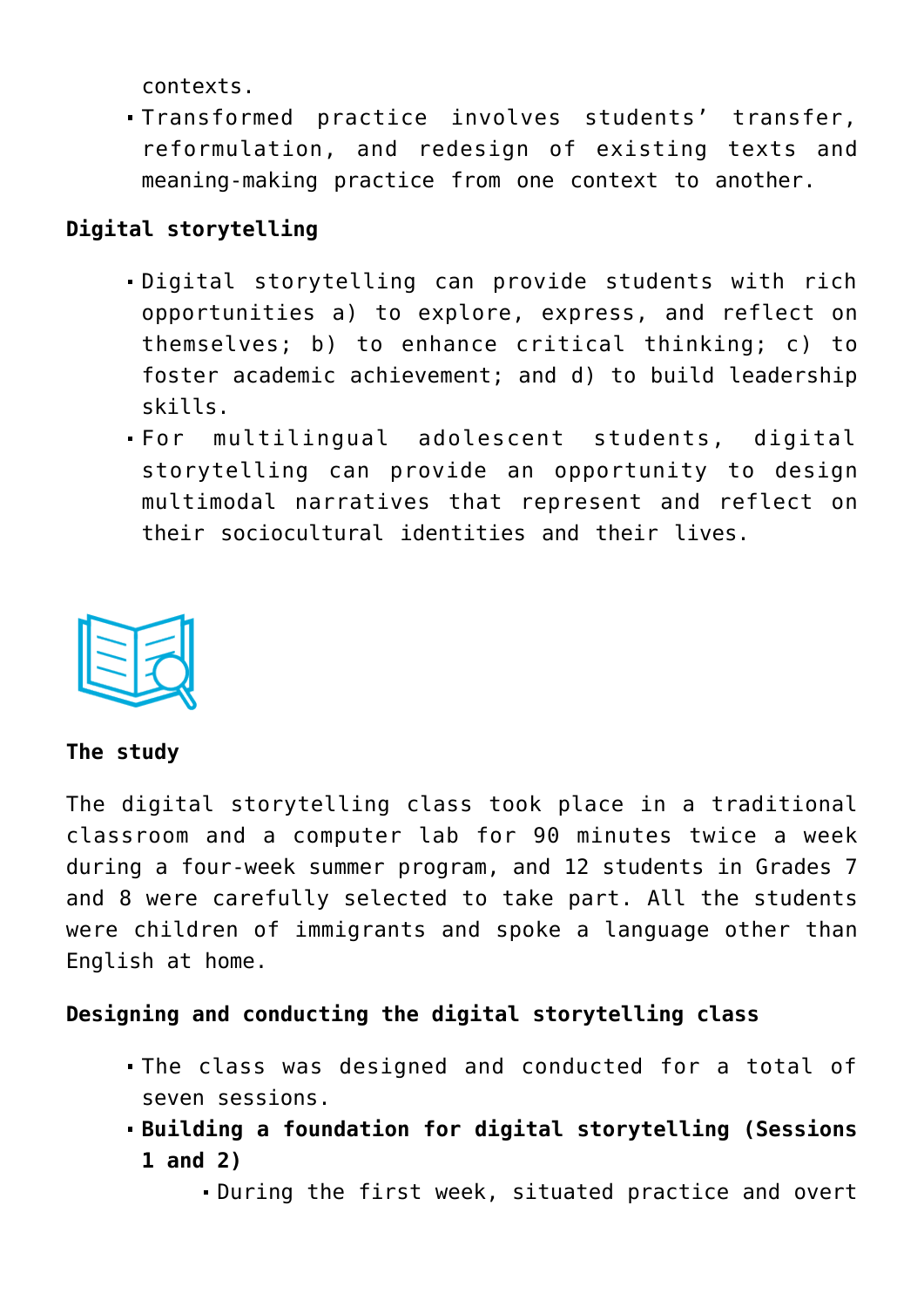instruction were employed to teach the students 'what digital storytelling is,' 'how it can be created,' and 'why students need to consider their purpose and audience in digital storytelling.'

- In the first session, a needs analysis was conducted in which students reported their preferred out-of-school activities, their use of technology, and their L1 proficiency.
- The students brainstormed potential topics for their digital stories based on initial conversations about their interests.
- The students were challenged to reflect critically on their topic selection and to reframe their choices while raising questions that helped them think harder about whether their topics could serve their purposes and entertain their audience.
- Also, overt instruction was offered that aimed to scaffold learning activities and give students explicit information about the nature of digital storytelling.
- After an initial free writing phase, the students filled out a storyboard template while carefully considering multiple modes (e.g., narration, images, audio) for each slide so that they could express their meaning effectively and creatively in their digital stories.

# **Writing narrative for digital storytelling (Sessions 3 and 4)**

- The second week centred on strengthening the students' narratives of their digital stories.
- A series of situated writing activities were implemented in class, such as responding to writing prompts, outlining a narrative, composing a structured essay based on their outlines, and participating in individual writing conferences.
- For example, students were asked to respond to 'What message do you want to convey to your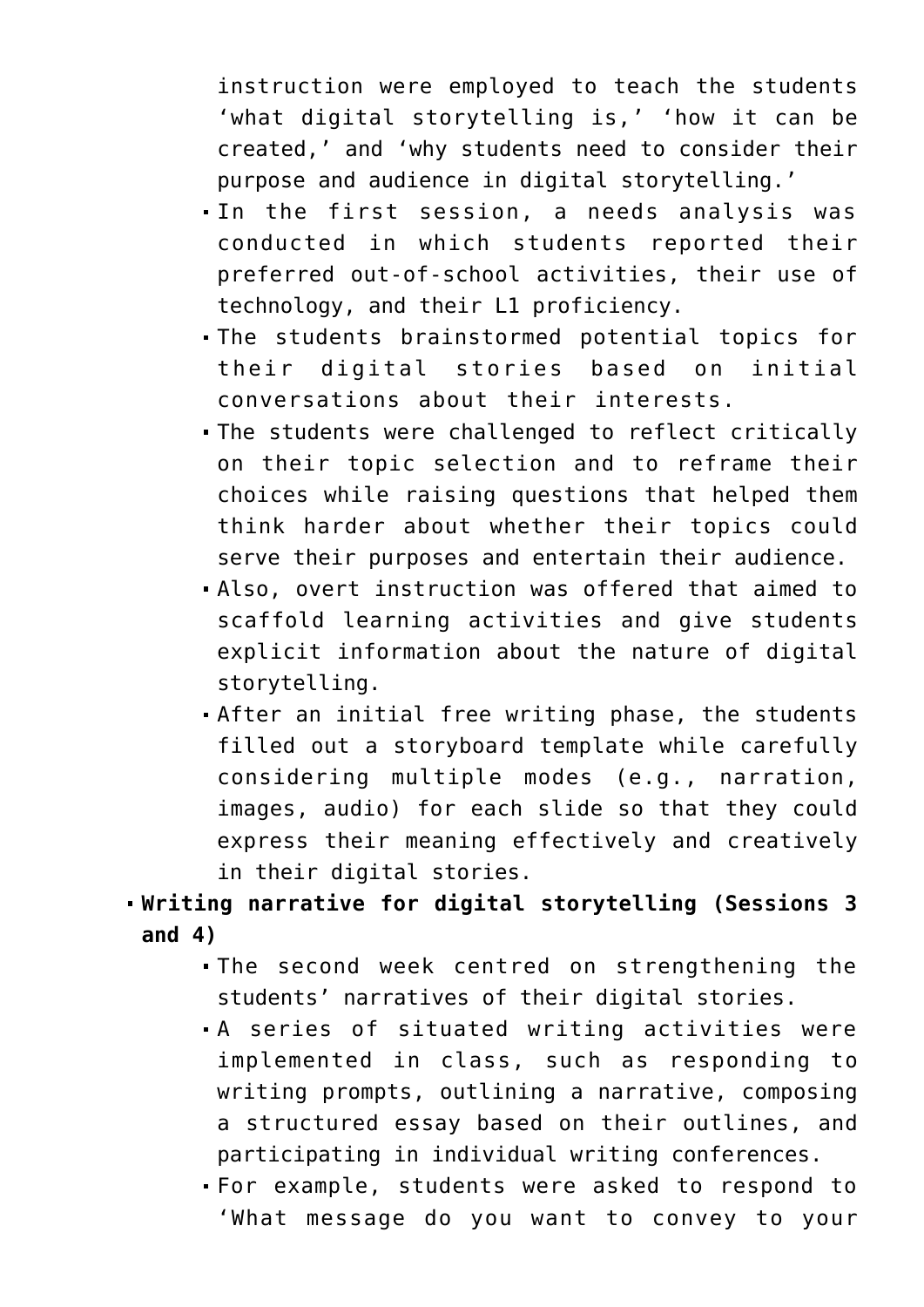audience?'

# **Orchestrating text, image, and sound (Sessions 5 and 6)**

- The primary tasks during the third week involved selecting appropriate images and sound, modifying linguistic text, and recording a narration.
- The students were lead to reflect critically on their process of composing, from writing printbased narratives to selecting and orchestrating both linguistic and non-linguistic modes for a digital story.
- Students were asked questions such as, 'What effect does this image or sound have on your overall meaning?'
- Students' insertion of narrative or text in their first or heritage language and their consultations about their projects with parents and other adults in their communities were indications of transformed practice at work.
- **Reflecting, sharing, and celebrating (Session 7)**
	- During the last week, students celebrated their final productions by reflecting on the whole process of creating digital stories and sharing their projects with an audience.
	- Students were asked questions such as 'What was it like to make the project?'



# **Conclusions**

Engaging students in multiliteracies gives us some valuable insights into what counts as literacy learning